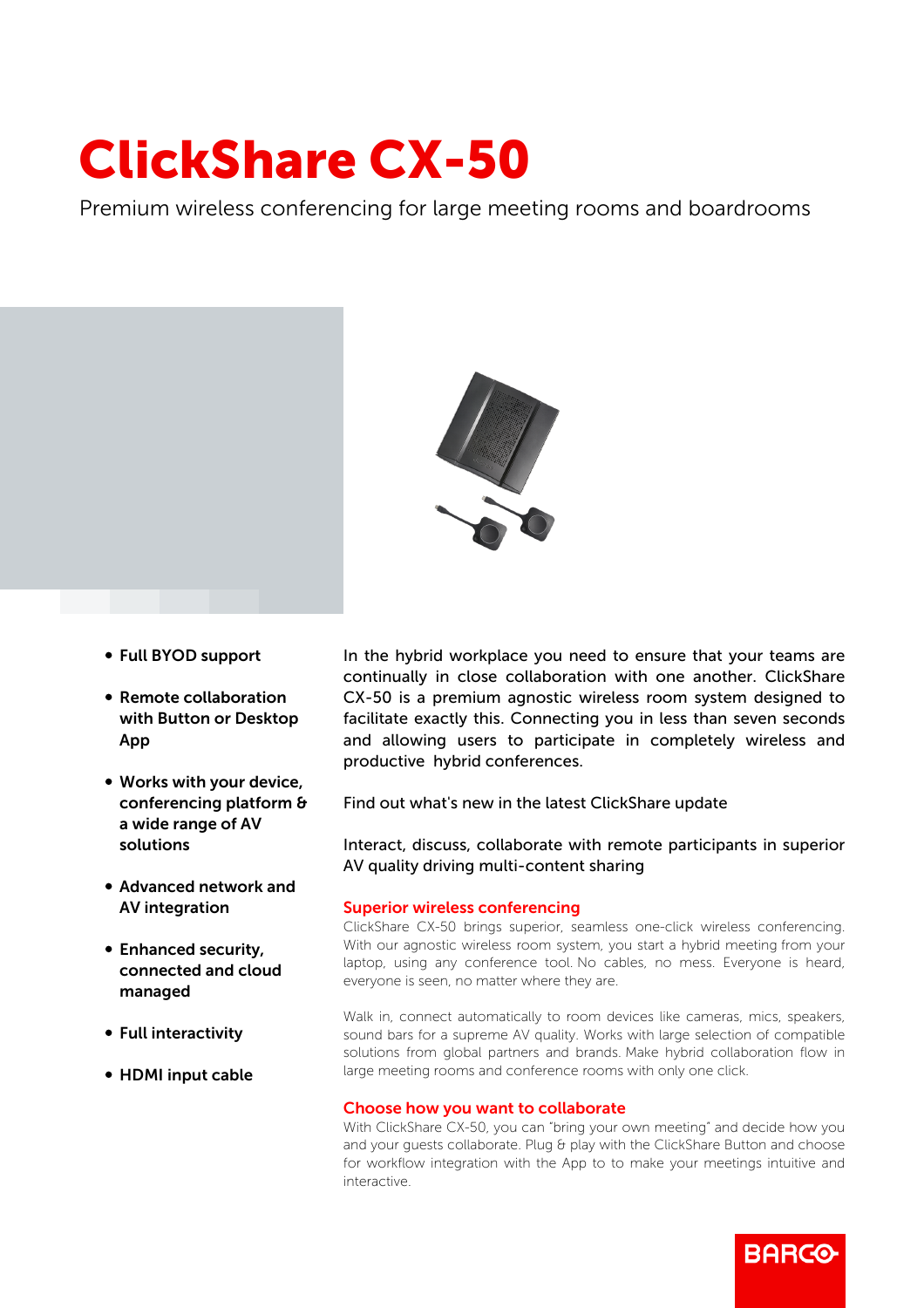

It offers a range of capabilities for more effective collaboration in your mediumto-large meeting rooms including annotation so meeting participants can add comments to slides, blackboarding so details can be updated in real time and complete touch-screen control through ClickShare CX-50 touchback support feature. Use the ClickShare Button and the ClickShare App for an intuitive and consistent user experience.

### A user-friendly experience and enhanced security

A set of IT friendly features makes ClickShare Conference a perfect fit to any enterprise environment. ClickShare Conference, excelling in enhanced security, offers an advances network integration in any IT- network. With the XMS Cloud Management Platform you enjoy easy management of units, intuitive user experiences and clear analytics to drive your digital workplace.

For practical questions on the advanced network and AV integration options of the ClickShare Conference CX-50, check our technical support or get in touch with your Barco contact.